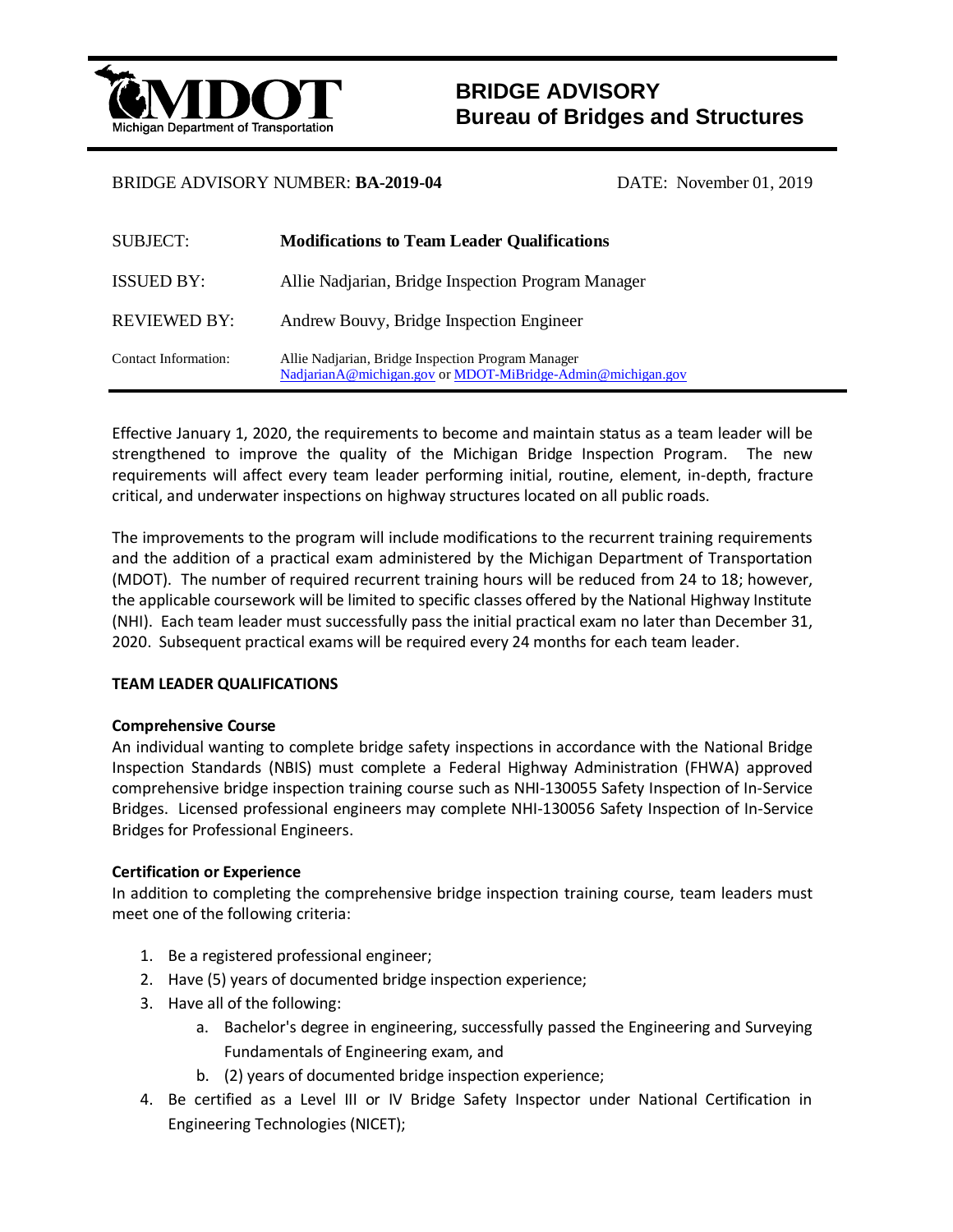- 5. Have all of the following:
	- a. Associate's degree in engineering or engineering technology and,
	- b. (4) years of documented bridge inspection experience

Bridge inspection experience is reviewed and evaluated by the MDOT Bridge Inspection Program Manager. Individuals must submit the [Team Leader Qualifications](https://www.michigan.gov/documents/mdot/Team_Leader_Qualifications_670131_7.pdf) form for approval to MDOT. Experience may be gained by assisting or participating in routine NBI inspections performed by a team leader or through technical experience in bridge design, bridge maintenance or bridge construction. One year of experience toward meeting the NBIS requirements may be granted for every:

- 100 routine NBI inspections performed with a team leader.
- 3 years technical experience in bridge design, bridge maintenance or bridge construction, where more than half of the tasks performed annually were directly related to bridges and culverts.

#### **Field Proficiency Exam**

All team leaders are required to successfully pass the initial exam by December 31, 2020. Subsequent exams must be completed once every 24 months in order to maintain the ability to perform NBI inspections in Michigan. The exam requires two bridge inspections to be conducted in the field and includes questions tailored towards deficiencies identified during MDOT's annual quality assurance reviews.

On January 1, 2020, MDOT will post a list of bridges to be utilized for the field portion of the exam at [www.michigan.gov/mdot/bridgeinspectQTL.](www.michigan.gov/mdot/bridgeinspectQTL) Every effort will be made to provide two structures in at least four of the seven MDOT regions to reduce travel time for inspectors. Blank reports, standardized spreadsheets, and a list of questions will be available online.

The individual taking the exam must perform a field inspection for two bridges from the list, provide accurate condition ratings for each item on the Bridge Safety Inspection Report (BSIR) with comments to support the condition coding, complete the element inspection, and answer a variety of inspection related questions. The completed exams must be emailed in a single PDF file to [MDOT-MiBRIDGE-](mailto:MDOT-MiBRIDGE-Admin@michigan.gov)[Admin@michigan.gov.](mailto:MDOT-MiBRIDGE-Admin@michigan.gov)

| Category                                                                        | Percentage of<br><b>Overall Exam</b> |
|---------------------------------------------------------------------------------|--------------------------------------|
| Deck condition coding (SI&A Item 58) and supporting comments                    | 20%                                  |
| Superstructure condition coding (SI&A Item 59) and supporting comments          | 20%                                  |
| Substructure (SI&A Item 60) and supporting comments                             | 20%                                  |
| All other BSIR condition coding and supporting comments                         | 10%                                  |
| Element inspection quantities and condition states                              | 10%                                  |
| Supplemental inspection questions regarding National or Michigan program policy | 20%                                  |

The exam will be evaluated according to the following breakdown:

Failure to submit the necessary documentation and achieve a score of at least 80% will result in the restriction of MiBRIDGE user rights and the inability to enter inspection reports until the exam is successfully passed. Time extensions for completing the exam will not be granted due to inclement